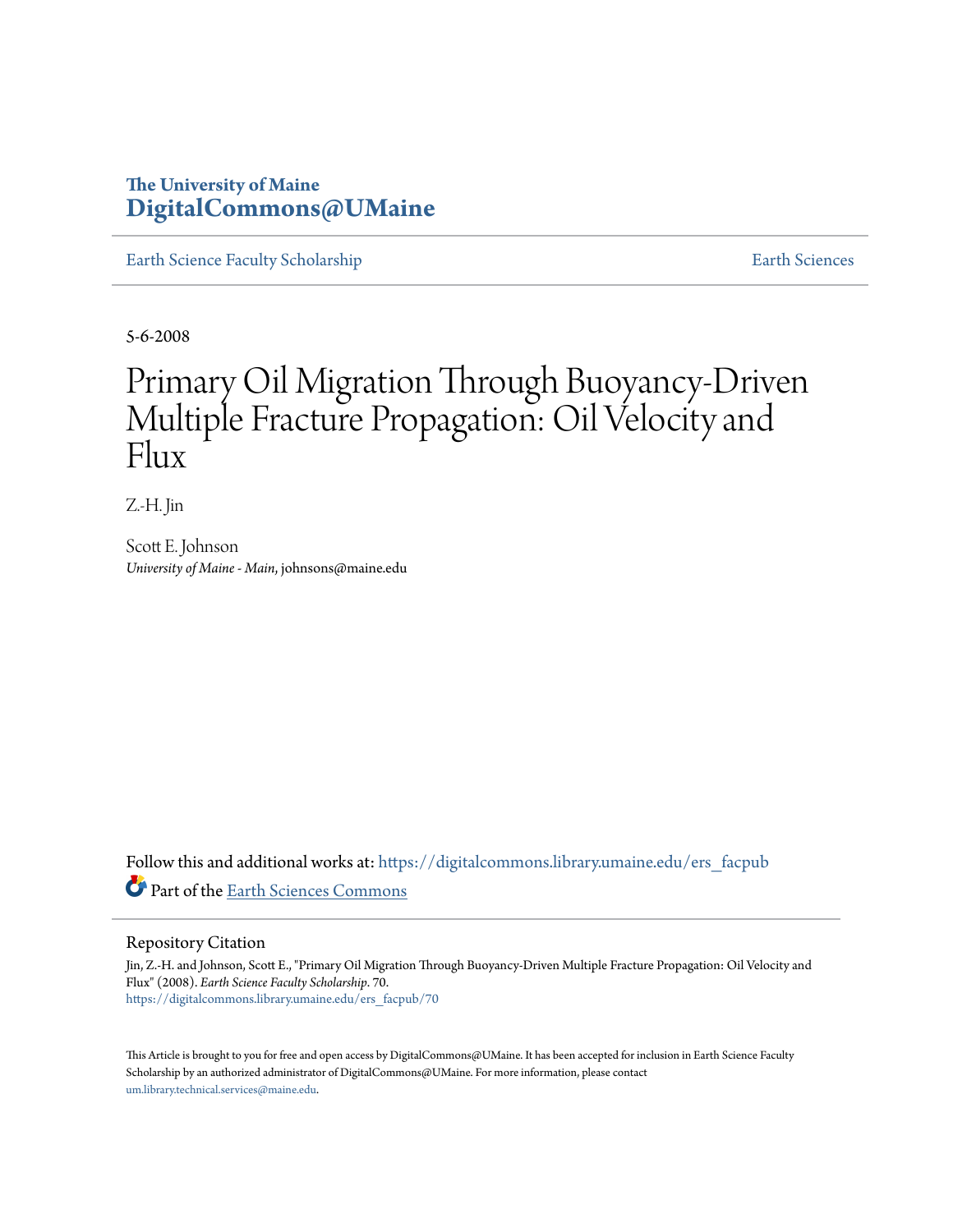# Primary oil migration through buoyancy-driven multiple fracture propagation: Oil velocity and flux

Z.-H. Jin<sup>1</sup> and S. E. Johnson<sup>2</sup>

Received 14 February 2008; revised 20 March 2008; accepted 31 March 2008; published 6 May 2008.

[1] We present a fracture-mechanics-based formulation to investigate primary oil migration through the propagation of an array of periodic, parallel fractures in a sedimentary rock with elevated pore fluid pressure. The rock is assumed to be a linearly elastic medium. The fracture propagation and hence oil migration velocity are determined using a fracture mechanics criterion together with the lubrication theory of fluid mechanics. We find that fracture interactions have profound effects on the primary oil migration behavior. For a given fracture length, the mass flux of oil migration decreases dramatically with an increase in fracture density. The reduced oil flux is due to the decreased fracture propagation velocity as well as the narrowed fracture opening that result from the fracture interactions. Citation: Jin, Z.-H., and S. E. Johnson (2008), Primary oil migration through buoyancy-driven multiple fracture propagation: Oil velocity and flux, Geophys. Res. Lett., 35, L09303, doi:10.1029/2008GL033645.

## 1. Introduction

[2] Black shales deposited in basins commonly contain significant volume fractions of solid organic material. As these sediments undergo progressive burial, some of the organic matter is converted to kerogen. With increasing temperature, the kerogen undergoes a complex set of reactions to form hydrocarbon. If the sediments contain high enough concentrations of sapropelic kerogen, they will generate a large volume of oil during the early stages of thermal maturation. As oil saturation increases, the relative permeability of oil increases dramatically and the stage is set for expulsion (primary migration) from the source to overlying carrier rocks.

[3] Although the specific mechanisms dominantly responsible for primary migration are debated, it is generally accepted that high pore fluid pressure in the source rock provides the principal driving force in many or most petroleum fields [e.g., Durand, 1983; Law and Spencer, 1998]. Evidence from petroleum fields around the world indicates that the overpressured source rocks are typically organic-rich shale characterized by extremely low permeability, and so porous flow governed by Darcy's law provides an unsatisfactory explanation for primary migration in many instances. Other mechanisms such as molecular diffusion and migration in solution with water are typically considered as negligible contributors owing to

the low solubility of oil in water [*England et al.*, 1987; Durand, 1983; Hunt, 1996].

[4] Owing to the shortcomings of other expulsion mechanisms, many published papers invoke fracture permeability as the most likely mechanism for transferring petroleum from source to carrier rocks [e.g., *Palciauskas and Domenico*, 1980; Hunt, 1990; Miller, 1995; Law and Spencer, 1998; Nelson, 2001; Lash and Engelder, 2005]. Intact samples from source rocks commonly show bitumen-bearing fractures of variable width up to several mm [e.g., Hunt, 1990; Nelson, 2001; Lash and Engelder, 2005], so there is clear evidence that fracture permeability plays a role in primary oil migration.

[5] Nunn [1996] considered buoyancy-driven propagation of fractures that form as the result of overpressure in the fluid-saturated source and showed that primary oil migration via fracture propagation can be significant. Nunn [1996] derived the formulas of fracture propagation velocity and average fracture opening for the propagation of a single fracture and calculated mass flux of oil by multiplying the flux of the single fracture by the fracture density. The interactions between the multiple fractures were not treated in Nunn's study. Dahm [2000] predicted a lower fracture propagation velocity than Nunn [1996] by using the same physical parameters but a modified fluid flow law.

[6] The present work investigates the effect of multiple fracture interactions on primary oil migration through buoyancy-driven fracture propagation. Following Nunn [1996], we adopt the assumptions that the sediment is linearly elastic, the oil-filled fractures are parallel in the vertical direction and have equal length, and the fractures propagate at a constant velocity (steady state propagation). We further assume that the fractures are periodically distributed so that a two-dimensional (2D), semi-analytical approach becomes applicable. We use an integral equation method to derive the expressions for fracture opening displacement, fracture propagation velocity, and mass flux of oil migration. Numerical results are presented to quantitatively illustrate the effect of fracture interactions on the propagation velocity and mass flux of oil.

# 2. An Oil-Driven Multiple Fracture Propagation Model

### 2.1. Fracture Surface Pressure

[7] Vertical propagation of oil-driven fractures is expected owing to buoyancy and the typically subhorizontal orientation of the least compressive stress in most sedimentary basins. However, they may also propagate along mechanically anisotropic layering such as bedding in finely laminated shales [e.g., Lash and Engelder, 2005]. For simplicity, we consider flow of oil through an array of parallel vertical fractures as shown in Figure 1 where  $2a$  is

<sup>&</sup>lt;sup>1</sup>Department of Mechanical Engineering, University of Maine, Orono, Maine, USA. <sup>2</sup>

<sup>&</sup>lt;sup>2</sup>Department of Earth Sciences, University of Maine, Orono, Maine, USA.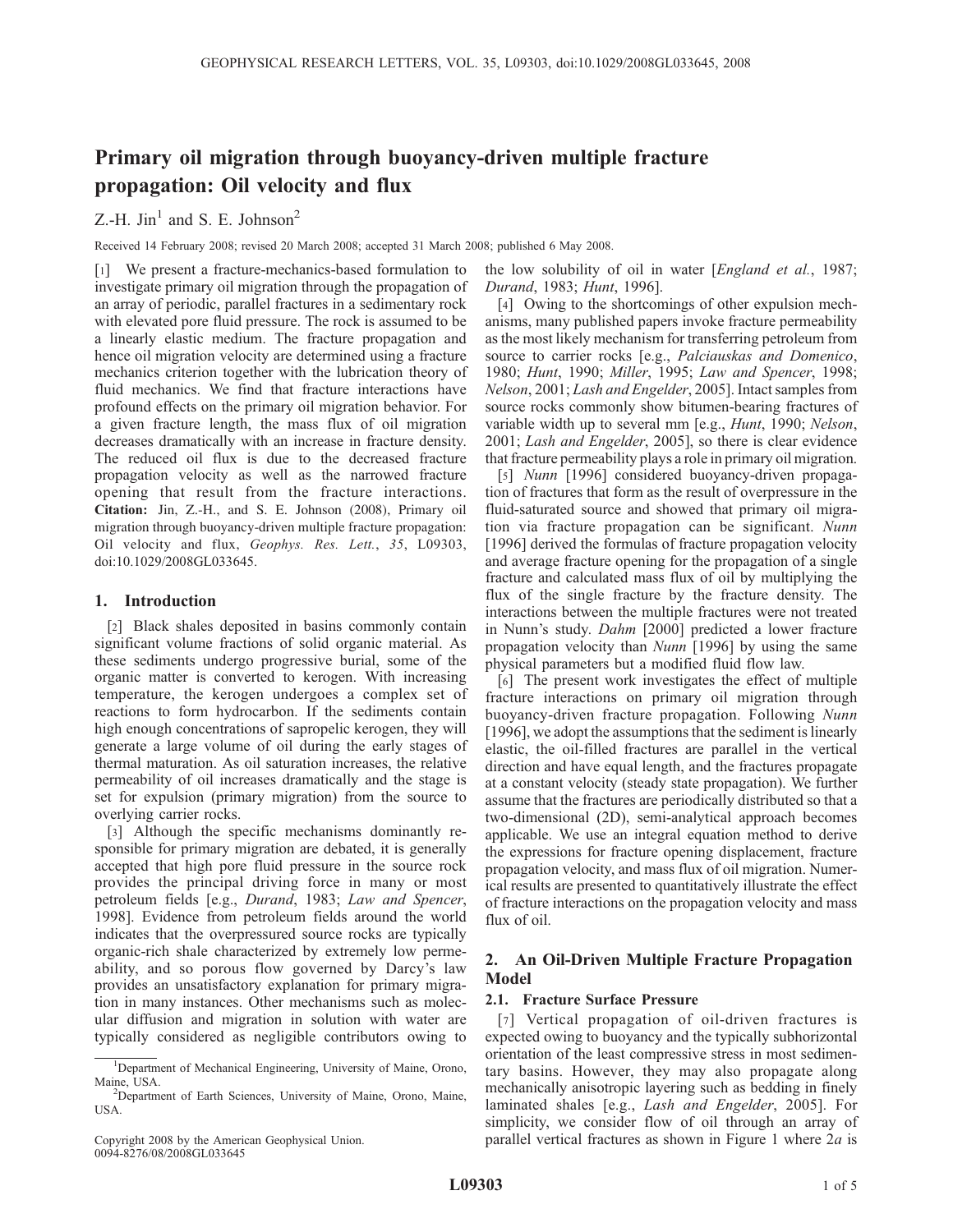

Figure 1. Oil-filled, periodic, parallel fractures in vertical z-direction.

the length of the fractures in vertical direction and  $H = 2h$  is the fracture spacing; our method can be extended to evaluate variable orientations and the effects of mechanical anisotropy. We assume that the size of these fractures in the perpendicular direction to the  $x-z$  plane is large so that a two-dimensional (2D) plane strain model [Nunn, 1996; Bai and Pollard, 2001] can be used. Figure 1 thus shows a vertical section of these 'blade' fractures in the  $x-z$  plane. Oil flow in the fractures is described by the lubrication theory in which the fluid flux and pressure follow the relationship of Poiseuille flow. In general, problems of oil flow and fracture propagation are coupled so that oil pressure, stress field, fracture surface profile and fracture propagation velocity interact with each other and must be determined simultaneously. However, for slow oil flow and fracture propagation a simplified approach used by Weertman [1971] and *Nunn* [1996] can be employed. In this approach, the net (or excess) pressure,  $p_{\text{net}}$ , on the fracture surface due to oil buoyancy, oil flow within the fractures and confining pressure is described by a linear function

$$
p_{net}(z) = p_0 + p_1 z \tag{1}
$$

where  $p_0$  is the net pressure at the fracture center ( $z = 0$ ),  $p_1$ the net pressure gradient, and  $z$  the upward coordinate with the lower and upper fracture tips at  $z = -a$  and  $z = a$ , respectively, where  $a$  is the half fracture length. In equation (1),  $p_0$  and  $p_1$  are determined using a fracture mechanics criterion at the fracture tips.

[8] For oil-filled steady state fracture propagation, the fracture length and fracture profile remain unchanged [*Nunn*, 1996]. This requires that the lower fracture tip closes during propagation. In fracture mechanics, these conditions are described by

$$
K_I(a) = K_{Ic}, K_I(-a) = 0 \tag{2}
$$

where  $K_I(a)$  and  $K_I(-a)$  are the stress intensity factors at the upper and lower tips, respectively, and  $K_{\text{Ic}}$  the fracture toughness of the host rock.

[9] For the parallel fractures under the net fracture surface pressure in equation (1), the stress intensity factors have the following forms

$$
K_I(a) = p_0 \sqrt{\pi a} F_I^0(h/a) + p_1 a \sqrt{\pi a} F_I^1(h/a),
$$
  
\n
$$
K_I(-a) = p_0 \sqrt{\pi a} F_I^0(h/a) - p_1 a \sqrt{\pi a} F_I^1(h/a)
$$
\n(3)

where h is the half fracture spacing, and  $F_I^0(h/a)$  and  $F_I^1(h/a)$ are nondimensional, fracture-spacing-dependent parameters to be determined in the following subsection. Substituting equation (3) into equation (2) and solving the resulting equations for  $p_0$  and  $p_1$ , we have

$$
p_0 = \frac{K_{lc}}{2\sqrt{\pi a}F_l^0(h/a)}, \ p_1 = \frac{K_{lc}}{2a\sqrt{\pi a}F_l^1(h/a)} \tag{4}
$$

[10] The above simplified approach assumes no oil flow from the host rock into the fractures, which means either that the fracture surfaces are impermeable, or that no fluid pressure gradient exists across the fracture surfaces. The method is only approximate, but it facilitates semi-analytical treatment of the roblem. It is also consistent with the assumptions that fracture length remains constant during propagation and that the host rock is approximated as an elastic, not poroelastic, medium. The above formulation also assumes simultaneous propagation of the parallel fractures. Although difficult to demonstrate in nature, simultaneous growth of parallel cracks is common in ceramics when subjected to thermal gradients [Geyer and Nemat-Nasser, 1982].

#### 2.2. Fracture Mechanics Formulation

[11] The fracture-spacing-dependent parameters in equations (3) and (4) are determined by fracture mechanics analysis. The fractures are modeled as oil filled, plane strain cracks in an infinite space. A singular integral equation method is used to analyze the fracture propagation problem. Because the fracture propagation velocity is much smaller than the wave speed of the host rock [Nunn, 1996], the inertia effect can be ignored and the problem becomes quasi-static. The basic integral equation has the following form

$$
\int_{-1}^{1} \left[ \frac{1}{s-r} + ak(r,s) \right] \varphi(s) ds = -\frac{2\pi (1 - \nu^2)}{E} (p_0 + p_1 ar), |r| \le 1
$$
\n(5)

where E is Young's modulus,  $\nu$  Poisson's ratio,  $r = z/a$ ,  $\varphi(z)$ the unknown density function

$$
\varphi(z) = (\partial u_x / \partial z)|_{x=0} \tag{6}
$$

with  $u<sub>x</sub>(z, x)$  being the displacement perpendicular to the crack, and  $k(z, z')$  a known Fredholm kernel.

[12] The unknown function  $\varphi(r)$  may be expressed in the following normalized form

$$
\varphi(r) = \frac{1 - \nu^2}{E} \left[ p_0 \tilde{\varphi}^{(0)}(r) + p_1 a \tilde{\varphi}^{(1)}(r) \right]
$$
(7)

[13] Once the solution of the above integral equation is solved, the stress intensity factors at the fracture tips can be calculated from

$$
K_{\rm I}(a) = -\frac{1}{2}\sqrt{\pi a} \Big[ p_0 \tilde{\psi}^{(0)}(1) + p_1 a \tilde{\psi}^{(1)}(1) \Big],
$$
  
\n
$$
K_{\rm I}(-a) = \frac{1}{2}\sqrt{\pi a} \Big[ p_0 \tilde{\psi}^{(0)}(-1) + p_1 a \tilde{\psi}^{(1)}(-1) \Big] \tag{8}
$$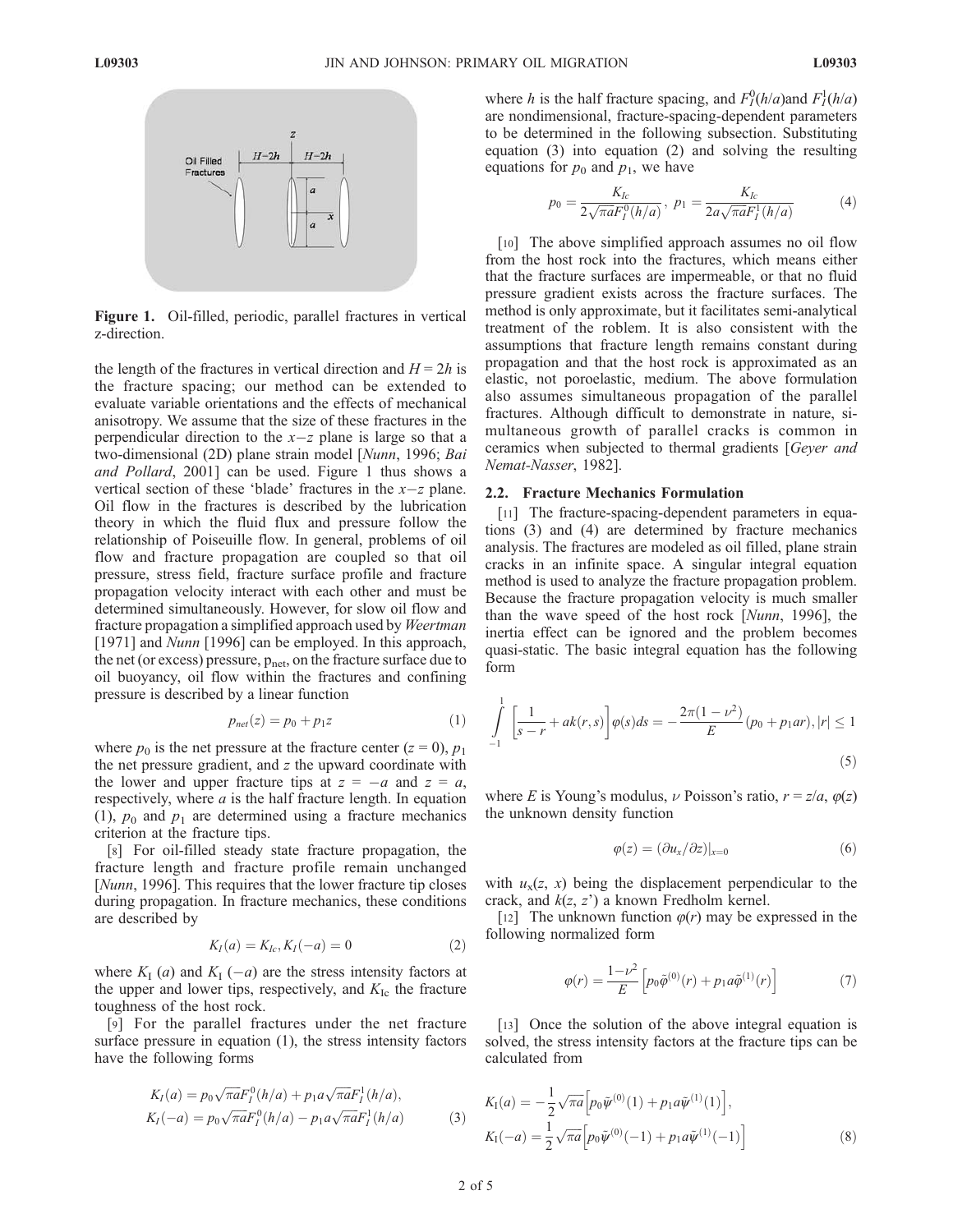

Figure 2. Fracture propagation velocity versus fracture length (in vertical z-direction) for various values of fracture density.

where  $\tilde{\psi}^{(i)}$  are related to  $\tilde{\varphi}^{(i)}$  by

$$
\tilde{\psi}^{(i)}(r) = \sqrt{1 - r^2} \tilde{\phi}^{(i)}(r), \quad i = 0, 1 \tag{9}
$$

[14] Comparing equations (8) and (3) and considering symmetry conditions for  $\tilde{\psi}^{(i)}(r)$ , we have

$$
F_I^0(h/a) = -\frac{1}{2}\tilde{\psi}^{(0)}(1), F_I^1(h/a) = -\frac{1}{2}\tilde{\psi}^{(1)}(1) \tag{10}
$$

[15] Besides the stress intensity factor, the fracture surface opening displacement is also an important physical quantity which can be calculated from

$$
\delta(r) = \frac{1 - \nu^2}{E} \left[ p_0 \tilde{\delta}^{(0)}(r) + p_1 a \tilde{\delta}^{(1)}(r) \right]
$$
 (11)

where

$$
\tilde{\delta}^{(i)}(r) = -2a \int\limits_r^1 \tilde{\varphi}^{(i)}(s)ds = -2a \int\limits_r^1 \frac{\tilde{\psi}^{(i)}(s)}{\sqrt{1-s^2}}ds, i = 0, 1 \quad (12)
$$

#### 2.3. Fracture Propagation Velocity and Oil Migration Flux

[16] Following Nunn [1996], the fracture propagation velocity, V, is approximately determined using the relationship of Poiseuille flow as follows

$$
V = \frac{\delta_{ave}^2}{12\eta} (\Delta \rho g - p_1)
$$
 (13)

where  $\delta_{\text{ave}}$  is the average separation of the two fracture surfaces defined by

$$
\delta_{ave} = \frac{1}{2a} \int_{-a}^{a} \delta(z) dz = \frac{1 - \nu^2}{2aE} \int_{-1}^{1} \left[ p_0 \tilde{\delta}^{(0)}(r) + p_1 a \tilde{\delta}^{(1)}(r) \right] dr \tag{14}
$$

 $\eta$  the oil viscocity, g the gravitational acceleration,  $\Delta \rho$  =  $\rho_{\rm rock}-\rho_{\rm oil}$ ,  $\rho_{\rm rock}$  the rock density,  $\rho_{\rm oil}$  the oil density, and  $p_0$ and  $p_1$  given in equation (4).

[17] The mass flux of oil migration,  $f$ , is defined as the mass of oil that flows across a unit horizontal area per unit time. The fracture density, N, is defined as the number of fractures in a horizontal meter. For the periodic, parallel fractures with a spacing of H,  $N = 1/H$ . After the fracture propagation velocity and the average fracture opening are determined, we can calculate the mass flux of oil migration by [Nunn, 1996]

$$
f = 2a\delta_{ave} V \rho_{oil} N \tag{15}
$$

#### 3. Numerical Results

[18] This section presents numerical examples to illustrate effects of fracture density on the oil migration velocity and mass flux. In all calculations, we use the following properties for the sedimentary rock and oil [Nunn, 1996]:  $E = 2.215$  GPa,  $\nu = 0.42$ ,  $K_{Ic} = 0.1$  MPa-m<sup>1/2</sup>,  $\rho_{rock} =$ 2150 kg/m<sup>3</sup>,  $\rho_{\text{oil}} = 840$  kg/m<sup>3</sup>, and  $\eta = 0.01$  Pa-s. Although oil velocities are inversely proportional to viscosity, which can vary more than two orders of magnitude depending on subsurface temperature and pressure conditions [e.g., England et al., 1987; Hayba and Bethke, 1995], we ignore this effect here in order to focus on the role of fracture interaction.

[19] Figure 2 shows the fracture propagation (or oil migration) velocity versus fracture length for two values of fracture densities:  $N = 0.5$  and 1. The results for the single fracture problem are also included. For a given fracture density, there is a critical fracture length below which the fractures do not propagate critically; however, the fracture may propagate subcritically [Atkinson, 1984]. The fractures will propagate when they become longer than the critical length, and the longer the fractures, the higher the velocity. The propagation velocity increases dramatically for fracture lengths just larger than the critical size and levels off for longer multiple fractures. The fracture density significantly affects the propagation velocity. For a given fracture length, the velocity becomes significantly lower for the multiple fractures with increasing fracture density. For example, the velocity is about 31,544 m/year for the single fracture of 20 meters long. The velocity decreases to 2768 m/year and 1028 m/year for multiple fractures with densities of  $N = 0.5$  and 1, respectively, which represents an order of magnitude reduction.

[20] The fracture spacing to fracture length ratios of  $H/$  $(2a) = 1/50$  ( $N = 1$ ) and 2/50 ( $N = 0.5$ ) considered in the present study are within the range of 0.02 and 10 for natural parallel fractures discussed by Germanovich and Astakhov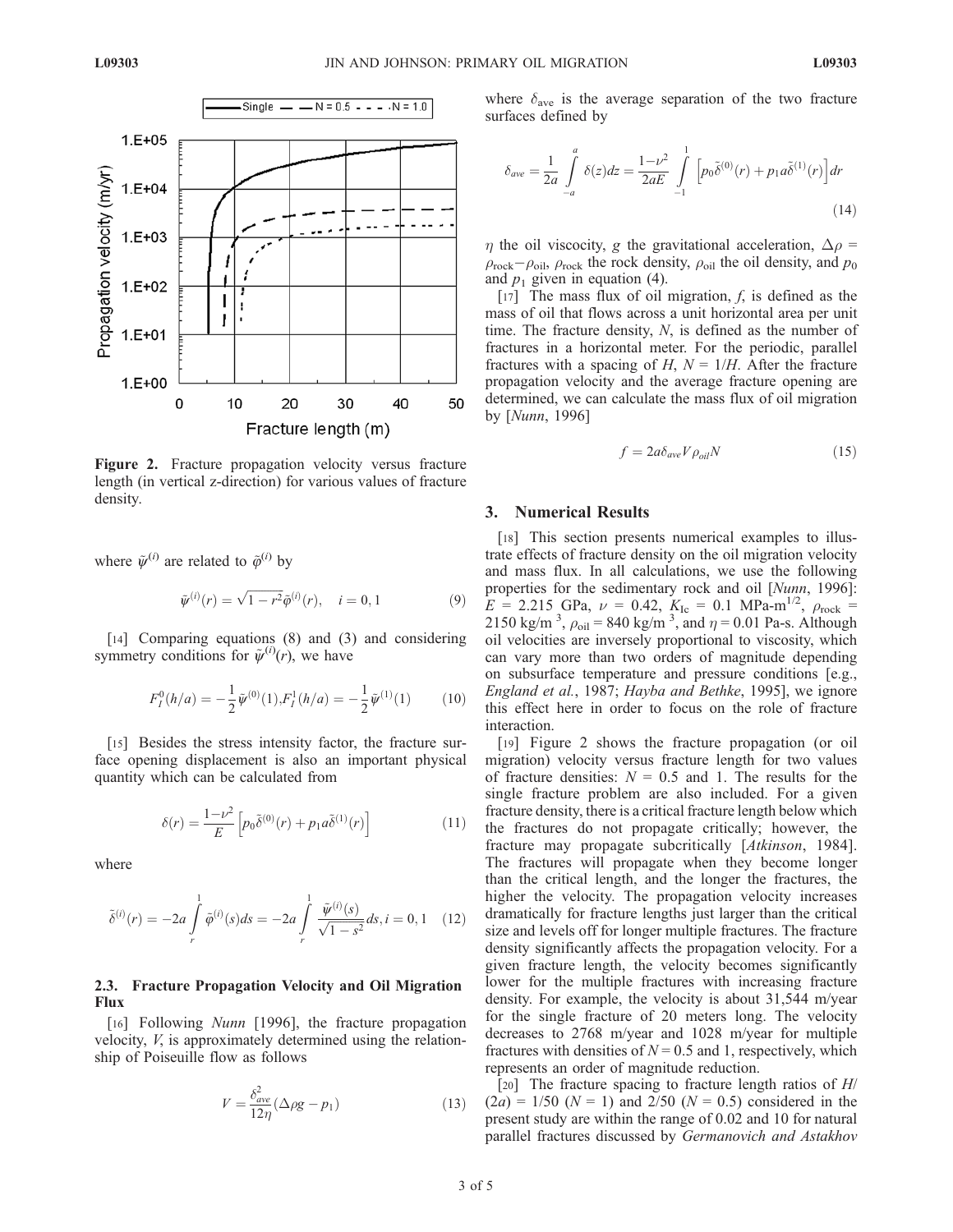

Figure 3. Average fracture opening versus fracture length (in vertical z-direction) for various values of fracture density.

[2004]. However, in the 'stress shadow' theory discussed by Fischer et al. [1995], the fracture spacing to length ratio can not reach the lower values (on the order of 0.01) in the above spacing range. This is probably because the stress shadow theory typically does not consider interactions between fractures. The stress shadow may become smaller if fracture interactions are considered thereby allowing smaller fracture spacing.

[21] Figure 3 shows the average fracture opening versus fracture length for two values of fracture densities:  $N = 0.5$ and 1, and the corresponding results for the single fracture. Again, the effect of fracture density is significant. Whereas the opening of the single fracture increases dramatically with increasing fracture length, the opening for the multiple fractures is relatively insensitive to the fracture size. Moreover, the opening for the single fracture is significantly higher than those for the multiple fractures. For example, the opening is 0.104 mm for a single fracture of 20 meters long. The corresponding openings for the multiple fractures with fracture densities of  $N = 0.5$  and 1 are only about 0.037 mm and 0.026 mm, respectively.

[22] The reduced propagation velocity and fracture opening for multiple fractures lead to lower mass flux of oil migration as indicated by equation (15). Figure 4 shows the mass flux of oil migration as a function of fracture length for the two values of fracture densities considered:  $N = 0.5$ and 1. Nunn [1996] also calculated the oil flux through parallel fractures but did not consider the effect of fracture interactions on the propagation velocity and fracture opening. It is clear from Figure 4 that ignoring the multiple fracture interactions results in overestimated mass flux of oil migration. For example, the mass fluxes for fractures of length 20 meters with densities of  $N = 0.5$  and 1 are calculated as 27,611 and  $55,222$  kg/m<sup>2</sup>/year, respectively, without considering the fracture interactions. The fluxes decrease by two orders of magnitude to 856 and 452 kg/m<sup>2</sup>/year, respectively,

when the effects of fracture interactions are included. Furthermore, the mass flux decreases with an increase in fracture density based on the present interaction theory, whereas the flux increases linearly with fracture density using the single fracture method of Nunn [1996]. Philip et al. [2005] recently investigated fluid flow in geomechanically simulated fracture networks and showed that although the fracture permeability is highly sensitive to fracture aperture, it is more sensitive to fracture patterns and connectivity.

#### 4. Discussion and Conclusions

[23] Using a periodic parallel fractures model and linear elastic fracture mechanics, we show that the propagation velocity of oil-filled fractures is significantly lower for multiple fractures with increasing fracture density. The fracture opening for the multiple fractures is also significantly smaller than that for the single fracture. The reduced propagation velocity and fracture opening for multiple fractures lead to significantly lower mass flux during primary oil migration.

[24] Our study assumes steady state fracture propagation and periodic distribution of parallel fractures. Although fracture propagation in the oil environment is typically a transient process [Savalli and Engelder, 2005], it is generally believed that the transient and steady state solutions are on the same order of magnitude. Natural parallel fractures may not be periodically spaced [*Fischer et al.*, 1995; *Olson*, 2004]. However, periodicity is a reasonable approximation in that it captures the fundamental fracture-spacing effects. For example, Germanovich and Astakhov [2004] assumed periodicity to study the permeability of a set of parallel joints, and Bai and Pollard [2001] examined a number of equally spaced fractures to investigate the fracture spacing effect on fracture aperture and fluid flow rate. Non-periodicity of fracture spacing will affect the fracture propagation velocity and fluid flux. Moreover, natural parallel fractures



Figure 4. Oil mass flux versus fracture length (in vertical z-direction) for various values of fracture density.